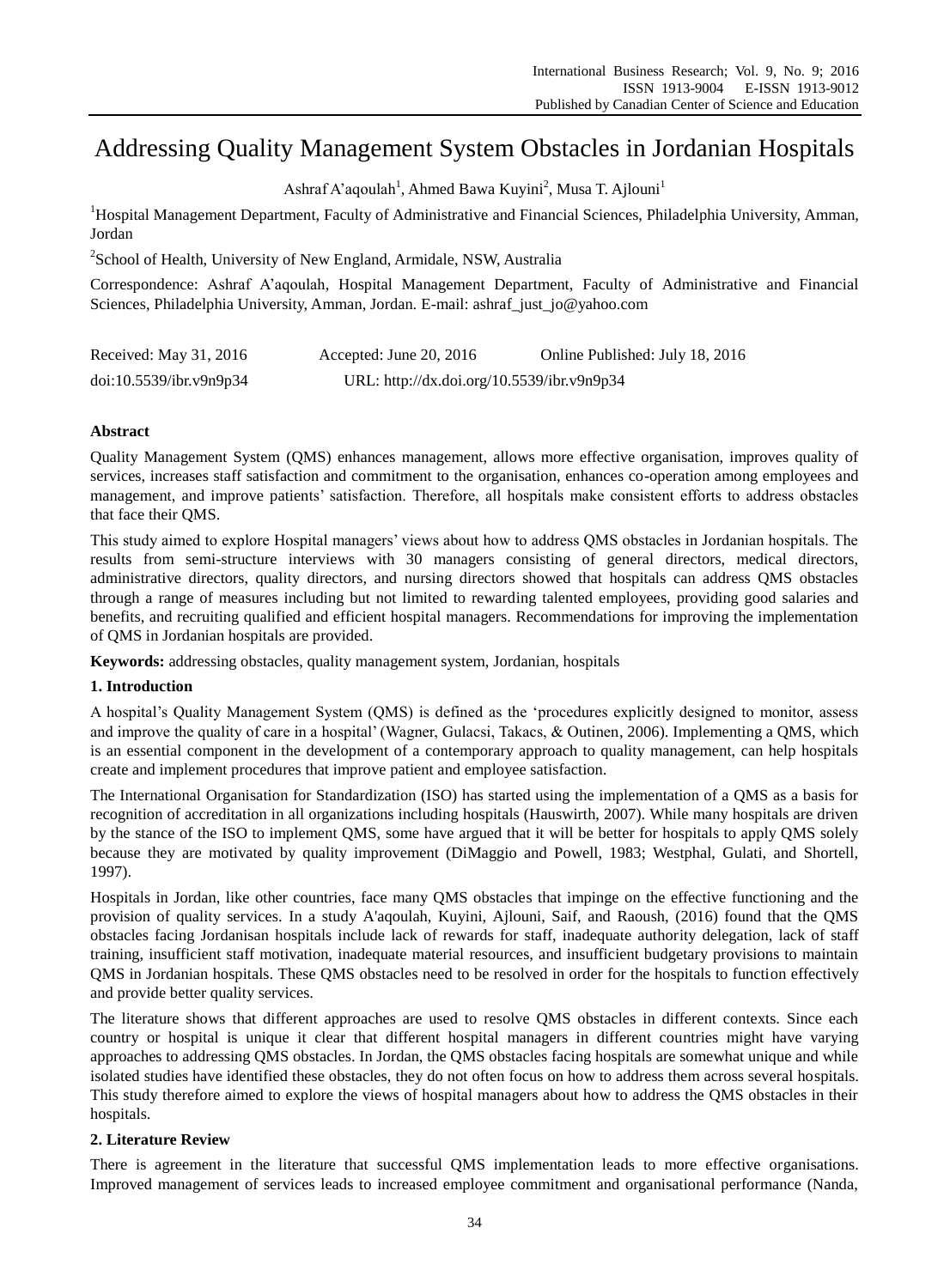2005; Oakland, 2012). However, it is near impossible for hospitals to have perfect quality management systems (QMS). Thus it is to be expected that QMS will experience some obstacles. Researchers in several countries (A'aqoulah et al. 2016; Abdullah, Razak, Hanafi, & Jaafar, 2013; Lin & Jang, 2008; Pongpirul, Sriratanaban, Asavaroengchai, Thammatach, & Laoitthi, 2006) have reported on the existence of obstacles that hinder implementation of a QMS.

A'aqoulah and his colleagues (2016) found that low-performing hospitals in Jordan faced six major obstacles: lack of rewards for hospital staff, inadequate material resources, lack of training programmes in sufficient staff motivation, insufficient budget for a QMS, and inadequate authority delegation. Whereas, the high-performing hospitals faced three major obstacles: lack of rewards for hospital staff, inadequate authority delegation, and shortage of staff. Abdullah et al. (2013) explored the main barriers of ISO 9000 implementation in local government organisations in Malaysia. The study found that there are three main barriers: organisational barriers, resource barriers and behavioural and cultural barriers. In another study, Lin and Jang (2008) empirically examined how organisations in Taiwan have successfully implemented and benefited from QMSs. The findings showed that factors facilitating success of a QMS were four constructs: quality planning, top management support, continuous improvement, and employee involvement. The researchers concluded that an organisation's performance and successful QMS implementation are positively related. Finally, Pongpirul et al. (2006) explored the obstacles that hinder implementation of QMSs in Thailand hospitals based on hospital accreditation standards. The results demonstrated that there were obstacles to QMS such as utilisation and integration of information and quality improvement (QI) requirements.

# **3. Method**

## *3.1 The Study Population*

The population for this qualitative study consisted of all managers in governmental and private hospitals located in different regions of Jordan. The study participants were 30 managers who worked in six hospitals (three government and three private hospitals) and consisted of: general directors, medical directors, administrative directors, quality directors, and nursing directors. The selection of hospital managers for the interviews was based on purposive sampling technique, resulting in a total of 30 participants.

The prime consideration with the sampling process in this case was to recruit and select informants who could provide a deep understanding of the issues under investigation and to recruit and select them in such a way as to give credibility to the findings so that they can be potentially generalised to another context or a larger population.

#### *3.2 The Research Tool*

The research tool used in this study was an interview guide consisting of semi-structured questions. The questions focused on the background / experience of the managers and their suggested solutions to address the QMS obstacles identified in their hospitals. Specifically, the interview questions focused on how hospitals can address the QMS obstacles related to: leadership and management, resource management, quality improvement and organisational culture.

#### *3.3 Data Collection*

After receiving their verbal consent for willingness to participate, a printed information sheet about the QMS obstacles and the study objectives and questions was sent to each participant before the interview .The interview was arranged at a mutually convenient place and time. A consent form was signed by the interviewees before the interviews. Interviews followed a semi-structured format that relied upon central topics when asking questions. The approach to the interview followed an informal conversational style with prompts to get more in-depth information. The interviews varied in length from approximately 45 to 60 minutes. The face-to-face interviews were recorded using a digital recording device. Notes were also taken during the interviews.. The interview process commenced with the following steps: First, introduction, information sheet reading, and informed consent completion; second, the participant was provided with brief information about the QMS obstacles in Jordanian hospitals as reported in previous studies. Then collection of background information and demographic data of the participants; and other, questions and prompts.

#### *3.4 Data Analysis*

The qualitative data from the 30 interviews was analysed with help of the N Vivo qualitative data analysis software package. The interviews, which were tape-recorded verbatim were transcribed and reviewed then the data was analysed. Later, the data were imported into the N Vivo qualitative data analysis software package to assist with linking concepts contained in the data.

This qualitative data analysis utilised methodological principles of thematic analysis. The themes were developed by using a summarised interpretative approach to the data, as described by Wojnar and Swanson (2007). The modelled processes included (1) reading the interviews to obtain an overall understanding, (2) coding for emerging codes in a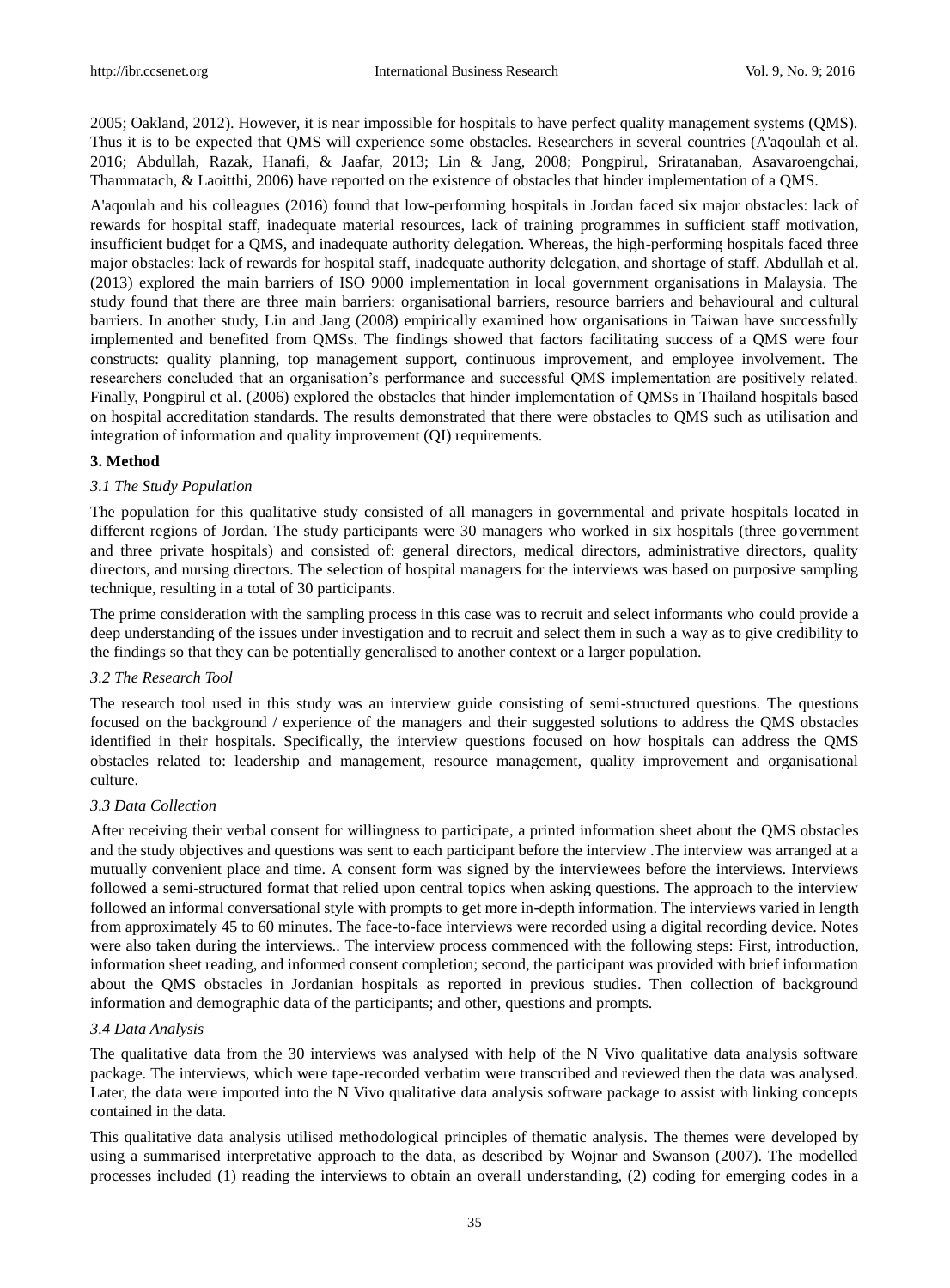number of cycles, (3) identifying common codes from coded transcripts, (4) clarifying disagreements in interpretation, (5) identifying common themes and patterns and making inferences from them, and (6) selecting sample quotes to illustrate the themes that emerged.

# **4. Results**

#### *4.1 Characteristics of Participants*

More than half of the participants were males (54.2%). All 30 participants were above 30 years of age; the majority of them were more than 50 years old. Most of the participants were postgraduates. All participants had more than 6 years of work experience; half of them had experience of 11 to 16 years.

#### *4.2 Themes Related to Addressing QMS Obstacles*

The data analysis showed that the following main themes to address QMS obstacles were brought up by the participants during the interviews:

- 1. Rewarding talented employees and providing good salaries and benefits
- 2. Recruiting qualified and efficient hospital managers
- 3. Delegating authority with clear identification of responsibilities and accountability
- 4. Building a trusting hospital environment
- 5. Enhancing employees' morale
- 6. Employing enough and qualified hospital staff
- 7. Establishing continuous training programmes with sufficient funds

The following sections detail the views of the hospital managers regarding ways to address QMS obstacles organized according to the above seven themes with examples of statements as reported by those managers.

4.2.1 Rewarding Talented Employees and Providing Good Salaries and Benefits

All of the participants mentioned that hospitals should provide good salaries and benefits for employees. They emphasised the importance of a reward system that is fair and compensates talented and highly performing employees. Most participants reported that fair rewards improve hospital performance and increase morale and productivity of employees. The following statements reflect the participants' views related to this theme.

'I am sure that if a hospital provides talented staff fair financial rewards, this will encourage them to give [put in] more effort. . . . I think it is important to support talents. ' 'Rewards should not be given only for physicians but also for technicians and other hospital staff. '

'I think that having straightforward reward criteria will improve the level of services provided to patients and motivate staff to apply QMS. '

'I think that all staff are looking for good salaries and work benefits to cover the cost of living; if the hospital provides good salaries and benefits, it can attract the best qualified employees.'

'Increasing salaries and introducing some benefits such as nursery, and extra vacation days will attract qualified hospital staff.'

'Sufficient budgets allow QMSs to reward talented and highly productive employees.'

4.2.2 Recruiting Qualified and Efficient Hospital Managers

The participants believed that hospital managers should be qualified and efficient to lead their organizations to success. They indicated that efficient managers should be able to develop clear goals, effective policies and creative procedures. In addition, they should always act as change agents to adopt and implement continuous quality initiatives in order to achieve hospital objectives. All participants agreed that directors should have continuous training programs in management as other professionals. The following statements support the participants' views about this issue.

'A paediatrician for example, may be successful in his speciality but this does not mean that he will be successful as hospital director . . . I think the right person to lead a hospital should be qualified in hospital management.'

'People should only do the work that they are trained for; hospital management should be considered as any other health profession like medicine or nursing.'

'Managers should be able to motivate staff to achieve hospital objectives. They should also be able to develop achievable goals and use hospital resources efficiently.'

'I think training programmes for managers are essential to improve their skills in management and leadership. Training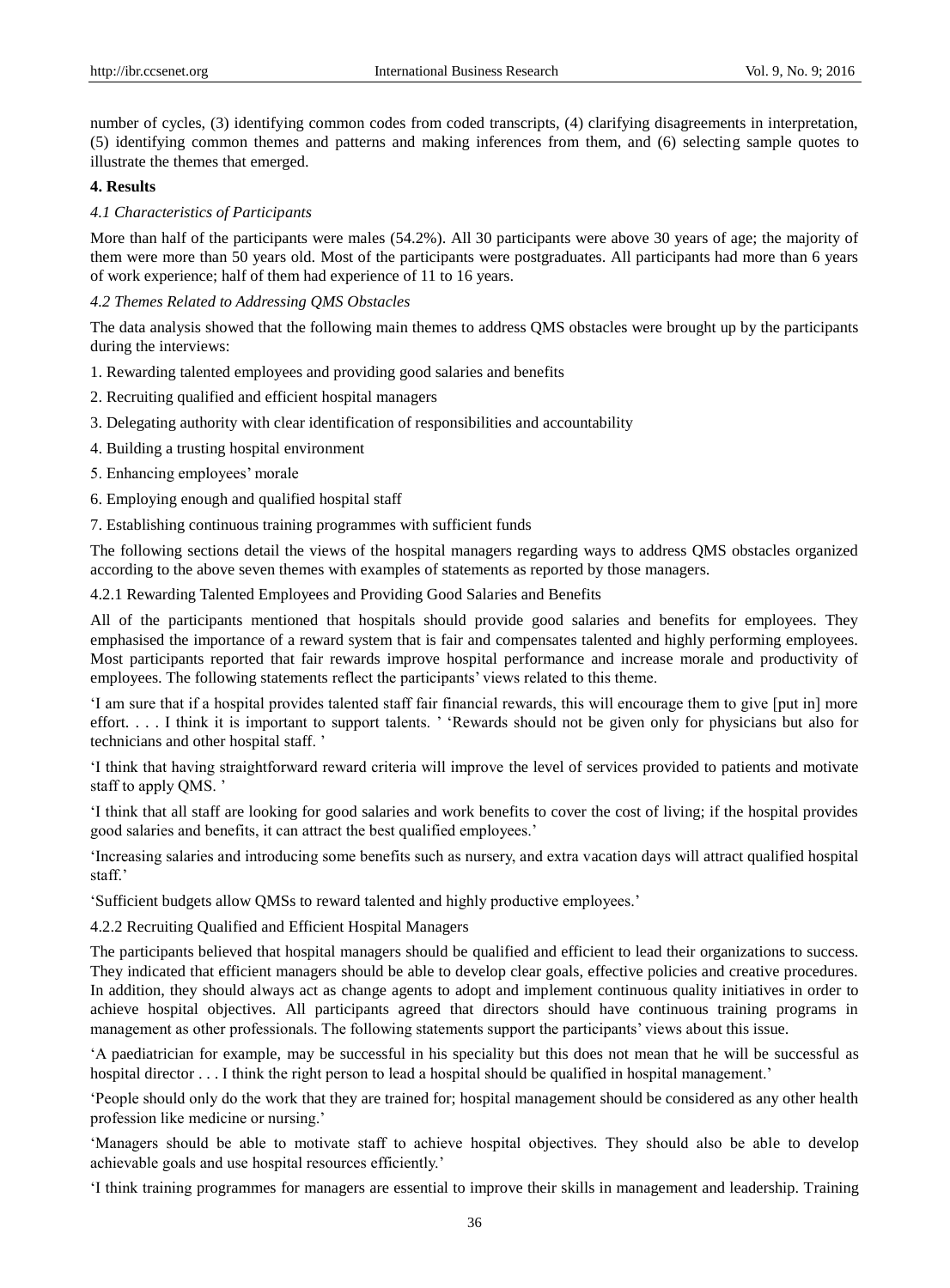programmes are important for all staff, especially for managers and decision makers.'

4.2.3 Delegating Authority with Clear Identification of Responsibilities and Accountability

Most participants stated that hospital managers should delegate part of their authority to subordinates based on hospital rules and regulations. They assured that delegation motivates people and makes them more powerful and accountable for their decisions.

'If hospital managers delegate part of their authority to their subordinates, the hospital staff will carry the responsibility and they will do their best to improve the quality of services in the hospital.'

'I think delegation of authority makes the staff more powerful to take decisions related to their duties.'

'I believe that quality will be improved if the hospital managers delegate some of their authority to their staff.'

'Hospitals should create accountability systems to match delegated authority for subordinates.'

4.2.4 Building a Trusting Hospital Environment

The majority of the participants mentioned that hospital managers should build a trusting environment in their hospitals. They pointed that when mangers create a high consistent trust environment, collaboration increases and hospitals keep progressing. They mentioned that hospital managers should trust and respect all staff in order to build a trusting environment.

'Hospitals should have a trusting environment among all managerial levels'.

'I think creating a trusting environment is important to achieve hospital objectives'. 'Hospital managers should always tell the truth and keep promises.'

'When people believe that hospital management is trustworthy, they are willing to contribute and work hard for achieving hospital goals.'

'If employees perceive that a hospital—or its managers—are less trustworthy, employees become unwilling to contribute effectively to their hospital's well-being beyond the minimum work duties or hours.'

'Hospital managers should trust, support and be fair with all hospital staff irrespective of their professions or titles.'

4.2.5 Enhancing Employees' Morale

The majority of the participants indicated that employees' motivation is a key success factor for QMS. They emphasised that employees with higher morale have a better attitude, provide higher service levels and are more productive. Morale incentives can create a friendly atmosphere in hospitals. On the other hand, bad morale reduces efficiency and productivity.

'Employees like to be recognized and have some nice words from hospital managers whenever they achieve positive results. For example, they like to hear some words like 'thank you for your effort' when the hospital gets accreditation or any award.'

'I believe that morale incentives are very important for building friendly relationship between hospital staff and mangers.'

'Every employee should feel that he or she is important for the hospital and that his or her job serves the hospital and contributes to patient care.'

'I really use morale incentives to encourage my staff to do extra duties in an effective way. Morale incentives may include few days off, or even just simple gifts.'

'Hospitals need to embrace incentives which can be remembered, such as gifts, holidays, or a praise and simple verbal thank you.'

4.2.6 Employing Enough and Qualified Hospital Staff

All participants stated that hospitals should employ enough and well trained staff to achieve hospital objectives and adapt to the increasing number of patients especially those with chronic diseases. They reported that shortage of qualified staff is a risk and usually associated with poor patient outcomes.

'It is difficult for hospitals to apply QMS and achieve high quality service levels if they have shortage of staff.'

'Hospitals that work under pressure of staff shortage cannot provide proper services to their patients; therefore, they cannot achieve their goals to reach the patient satisfaction and attract more patients.'

'There is a high demand on doctors and nurses; therefore, these two groups are usually overloaded and have more turn-over rates.'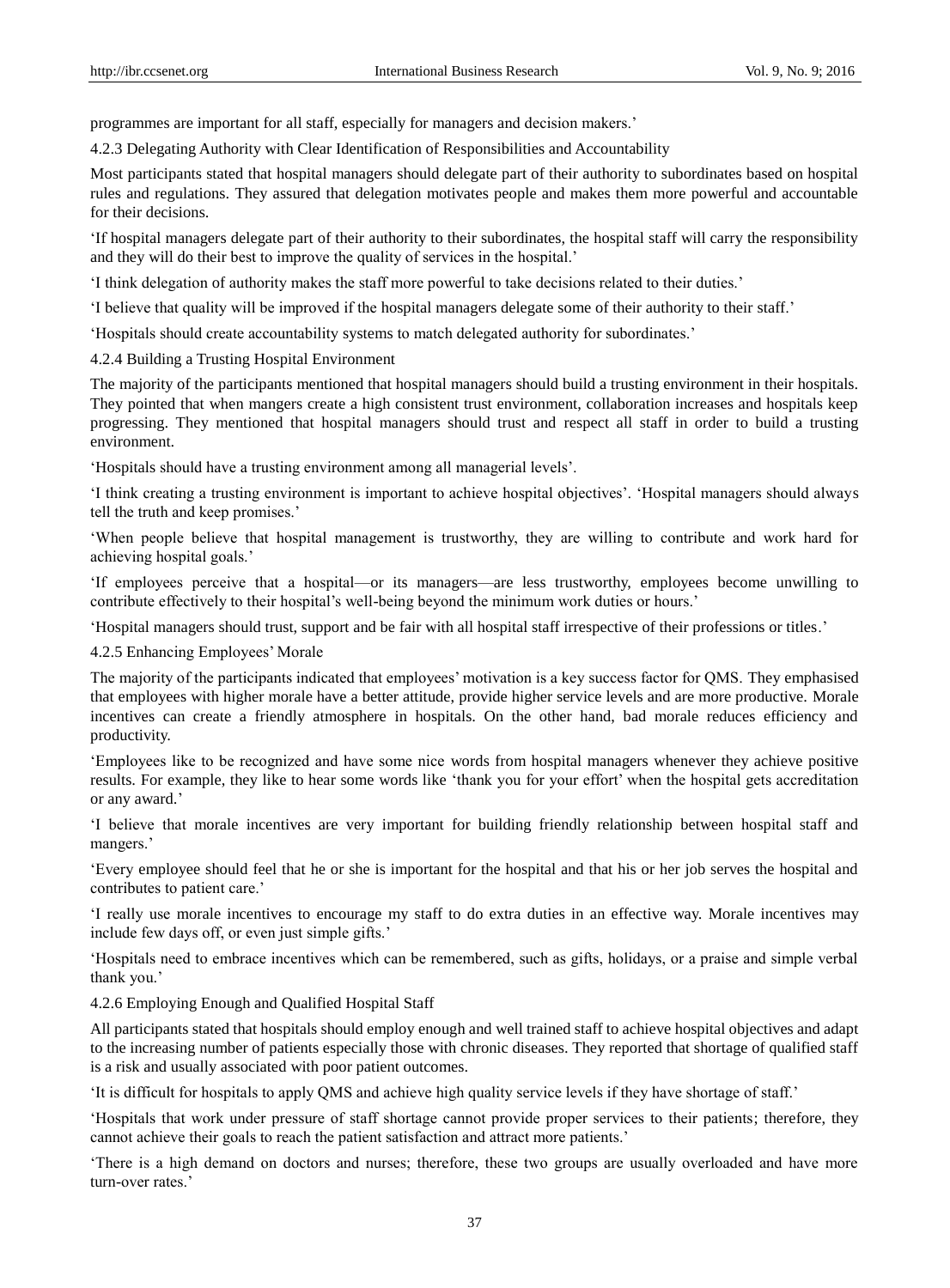'Motivating and training hospital staff should be considered as priority to increase productivity and minimize staff turn-over.'

4.2.7 Establishing Continuous Training Programmes with Sufficient Funds

Most of the participants stated that for hospitals to grow and provide quality patient care, it is essential to invest in training and staff development.

Not only do training programs help staff avoid making errors but they also help the hospital increase employee retention, gain their loyalty, and ultimately increase productivity. They emphasised the importance of using modern training methods like e-learning and simulation in addition to the traditional methods.

'I believe that hospitals should initiate continuous training programmes and support them with sufficient funds.'

'I think that funding of training programmes should be adequate to train all staff irrespective of their speciality or years of experience.'

'Training programmes should focus on employees who do not have enough experience or those who have low performance levels to improve their productivity and minimize mistakes.'

'Using different training methods (traditional and modern) will improve the effectiveness of training programmes and motivate staff to participate in these programs.'

'Qualified trainers from inside and outside the hospital should be selected to provide in-house training.'

'The hospital should have a continuous training plan with sufficient budget to support in-house training and off-campus training programs including workshops and conferences.'

## **5. Discussion**

This study, which aimed at exploring the views of hospital managers in addressing QMS obstacles showed that Rewarding talented employees, and Enhancing staff morale, Recruiting qualified and efficient hospital managers, Delegating authority, Building a trusting work environments, Employing enough and qualified staff, Establishing continuous training programmes are likely to eliminate or reduce QMS obstacles.

These findings if implemented with the support of the Jordan Ministry of Health could lead to efficiency and better services in hospitals. Such a proposition of improved efficiency and services is based on the other findings in the literature. For example Lambrou, Kontodimopoulos, and Niakas (2010) found that hospital managers were able to see improvement in the health service quality and motivation amongst hospital staff members when they initiated a rewards programme. With an ongoing rewards programme, Phillips and Edwards (2008) concluded that the performance level of staff will increase more than before and both employees' job satisfaction and patient satisfaction will be achieved (Phillips & Edwards, 2008). Sarawat, (2012) also suggests that Hospitals that apply a rewards programme with a balanced combination of training, recognition, benefits, and rewards have the ability to attract more highly skilled employees than other hospitals. Therefore, Jordanian hospitals need to be more effective at recognising and rewarding talented employees.

The participants mentioned that most hospital managers do not have specialized training in hospital management. This happens in spite of the fact that Jordan has undergraduate and graduate university programs in healthcare management (Ajlouni, 2010).

Pillay (2008) argued that a hospital management training programme is important for hospital managers and those who have to make decisions in the health care system. These skills and attributes are essential for managers in Jordanian hospitals if they are to succeed in identifying and resolving QMS obstacles and this can occur through recruiting qualified managers and providing continuous training programs in health management.

Delegation of authority was perceived by participants as an important factor for addressing QMS obstacles. The lack of delegation as indicated by Colombo and Delmastro (2004) and Perrot and Roodenbeke (2011) could affect the relationship between managers and their employees negatively and decrease managers' efficiency. Thus, adopting a proper program for delegation of authority in Jordanian hospitals with clear identification of decision making rights, responsibilities and accountability is highly recommended.

The participants emphasised the importance of building healthy trusting environments between hospital managers and their staff. Natale, Wilson, and Perry (2002) argued that organisation managers should to be creative and proactive to initiate a trusting work environment. To create this environment, managers could use the following procedures: first, managers should prompt employees to talk and express their skills, experiences, and feelings. Second, managers should listen to, learn and value employees' thoughts. Finally, managers need to focus on progress, rather than on perfection. By using such simple and not costly procedures in Jordanian hospitals, managers can build trusting work environments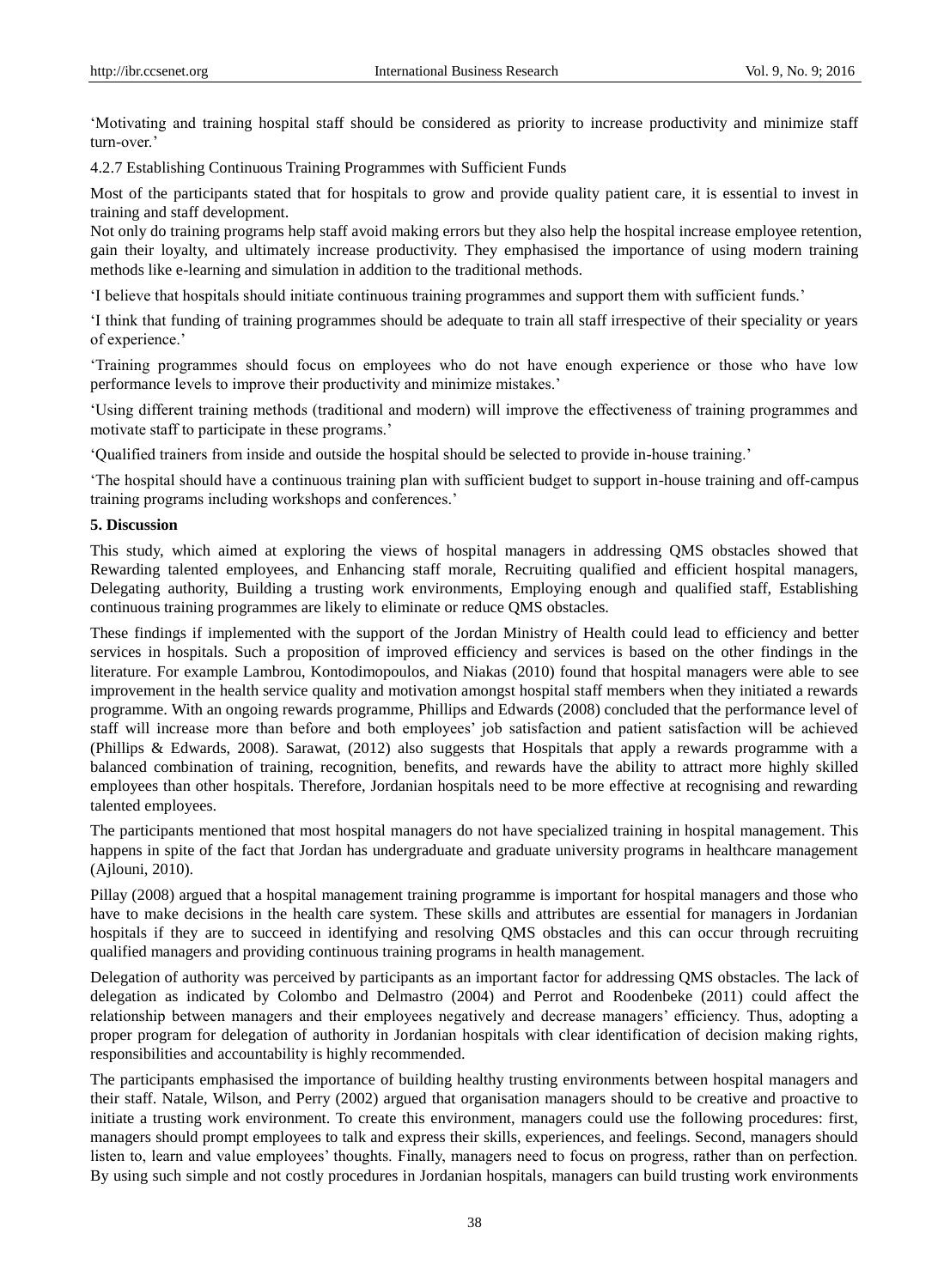and contribute to improving QMS in their hospitals. In order to improve QMSs in Jordanian hospitals, hospital managers should devise measures to improve efficiency through trust, clear accountability measures and providing staff with sufficient opportunities to do their best work in their jobs.

Shortage of staff can negatively affect employees' performance. Nelson (2008) observes that inadequate numbers of staff members, especially nurses, increase the workload for all employees and decrease vigilance and alertness, which could lead to an increase in medical and medication errors. Inadequate staffing levels can also lead to patients receiving unsatisfactory care, raise the risk of aggression and violence from unsatisfied patients, and cause interruptions in much-needed rest and meal breaks (Abele, 2004).

The participants believed that an effective training programme is critical to quality improvement and addressing QMS obstacles. Krupa and Chan (2005) and Kirkpatrick (2009) explained that effective training assists in optimising the utilisation of hospital staff members, which further aids staff members to reach both the hospital's goals and their own individual goals. More importantly, Leonard and Zeace (2011) have argued that an effective training programme should introduce new skills and knowledge to employees, bring about desirable changes in employees' performance, and produce marked benefits to the organisation.

### **6. Conclusion and Recommendations**

Successful QMS implementation is a step towards reducing the cost of health care organisations and increasing their productivity and effectiveness. The study explored the means and ways to address QMS obstacles based on the participating hospitals' managers. The suggested solutions are important because they are based on real experience and practice of hospital managers (medical directors, administrative directors, quality managers, and nursing directors). Thus the findings could enhance the effectiveness and efficiency of quality programs in hospitals.

The following recommendations, as derived from this study, can help Jordanian hospitals address challenges related to improving the quality of their services and increasing hospital productivity.

1. Hospitals should reward talented and disciplined employees through good salaries and other benefits. Rewards should not be limited to physicians or specialists but should be extended to all staff working in the hospital. As Jordan is not a wealthy country, hospitals may be unable to provide significant monetary rewards. Therefore, hospitals should consider introducing more non-monetary rewards /benefits such as health insurance, day care options for parents, extra vacation days, or gym memberships to improve staff satisfaction.

2. Decision makers should recruit highly trained specialists in hospital management to run hospitals and /or support existing managers to be trained as specialists in hospital management. Such specialists will be in a position to better plan for the future as well as help hospitals to achieve their QMS goals.

3. Jordanian hospitals should have continuous training programs for all employees and should allocate enough funds to sustain such programs. Training funds should be sufficient to enable each hospital to provide training to newly recruited and existing employees around the enhancement of quality so that all staff members are able to support quality improvement across the hospital.

4. Hospital managers should be encouraged to delegate part of their authority to their staff and should identify the responsibility and accountability required of each staff member. Delegation of authority in hospitals should flow from the top to the bottom, based on the staff members' areas of specialisation and directed towards creating cooperation between the managers and other hospital staff.

5. A key finding of the study was that building a trusting environment in hospitals would be useful in supporting QMS implementation. Hospital managers in Jordan are requested to devise measures to improve efficiency through trust, clear accountability measures and empowering staff to do their best.

6. The adequacy and stability of staff was found to be a mechanism for resolving QMS obstacles. Therefore hospitals should maintain enough staff members through cultivating job satisfaction measures in order to achieve the hospital's goals.

## **References**

- A'aqoulah, A., Kuyini, A., Ajlouni, M., Saif, N., & Al-Raoush, A. (2016). [Staff Perceptions of Obstacles to Quality](http://scholar.google.com/scholar_url?url=http%3A%2F%2Fsearch.proquest.com%2Fopenview%2F189b2bc0843176cde508d297fe4307e8%2F1%3Fpq-origsite%3Dgscholar%26cbl%3D307069&hl=en&sa=T&ei=LinwVry_LIyx2AaslbToBA&scisig=AAGBfm0IvBj2erGblLcfBRt68zkkWCq8iw&nossl=1&ws=1280x587)  [Management Systems in Low-and High-Performing Hospitals in Jordan.](http://scholar.google.com/scholar_url?url=http%3A%2F%2Fsearch.proquest.com%2Fopenview%2F189b2bc0843176cde508d297fe4307e8%2F1%3Fpq-origsite%3Dgscholar%26cbl%3D307069&hl=en&sa=T&ei=LinwVry_LIyx2AaslbToBA&scisig=AAGBfm0IvBj2erGblLcfBRt68zkkWCq8iw&nossl=1&ws=1280x587) *International Journal of Business and Management, 11*(2), 232-240. http://dx.doi.org/10.5539/ijbm.v11n2p232
- Abdullah, S., Razak, A., Hanafi, M., & Jaafar, M. (2013). Implementation barriers of ISO 9000 within the Malaysian local government. *International Journal of Quality & Reliability Management, 30*(8), 853-876. http://dx.doi.org/10.1108/IJQRM-Dec-2011-0160

Abele, J. (Ed.). (2004). *Medical errors and litigation: Investigation and case preparation*. Arizona: Lawyers & Judges